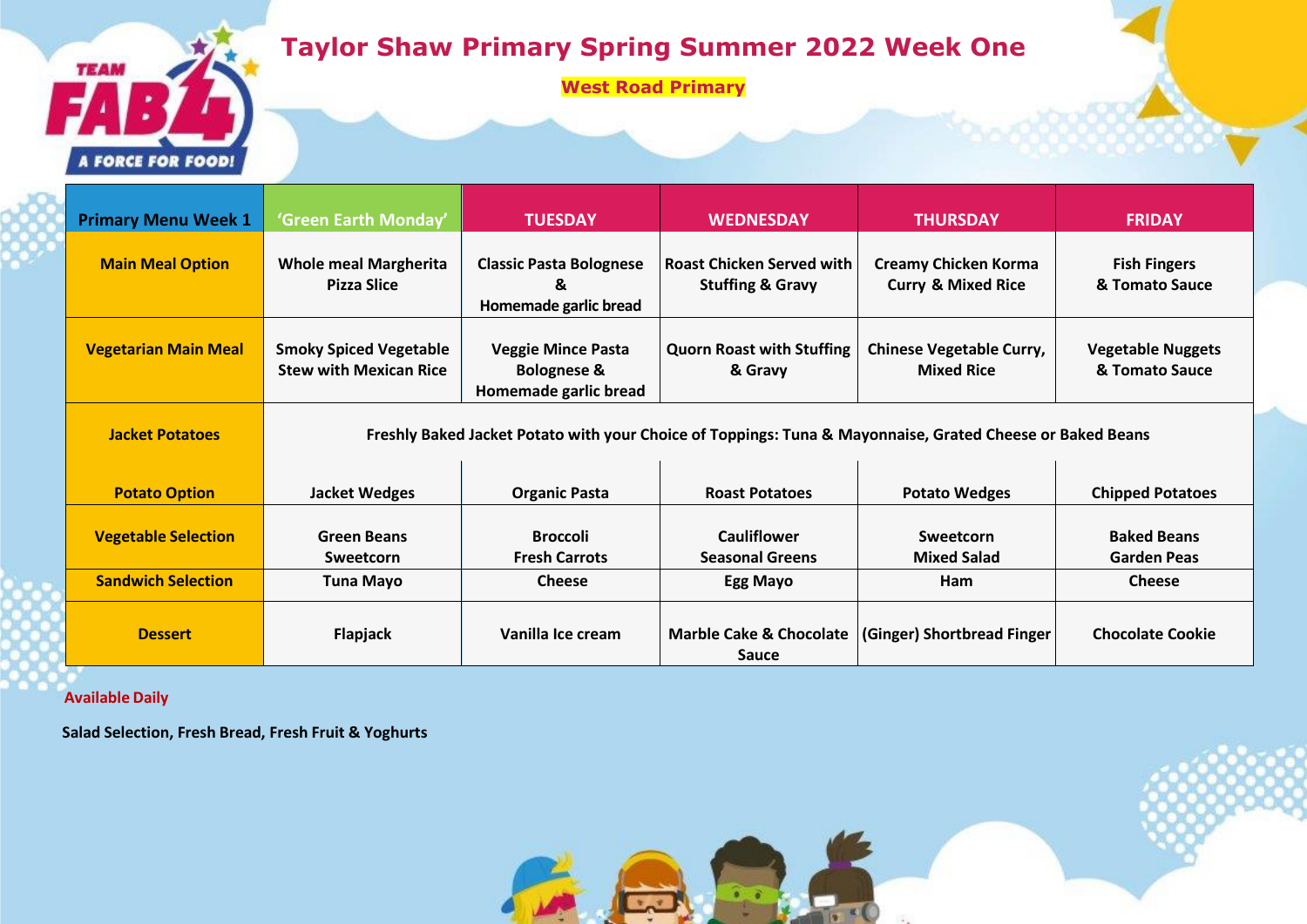

## **Taylor Shaw Primary Spring Summer 2022 Week Two**

**West Road Primary**

| <b>Primary Menu Week 2</b>  | 'Green Earth Monday'                                                                                      | <b>TUESDAY</b>                                                       | <b>WEDNESDAY</b>                                                | <b>THURSDAY</b>                               | <b>FRIDAY</b>                                |  |  |  |
|-----------------------------|-----------------------------------------------------------------------------------------------------------|----------------------------------------------------------------------|-----------------------------------------------------------------|-----------------------------------------------|----------------------------------------------|--|--|--|
| <b>Main Meal Option</b>     | <b>Whole meal Margherita</b><br>Pizza                                                                     | <b>Chicken &amp; Sweetcorn</b><br>meatballs<br>Served with spaghetti | <b>Roast Gammon Served</b><br>with Yorkshire Pudding &<br>Gravy | <b>Fresh Oven Baked</b><br><b>Chicken Pie</b> | <b>Classic Friday Fish</b><br>& Tomato Sauce |  |  |  |
| <b>Vegetarian Main Meal</b> | <b>Build Your Own Taco</b><br>with Veggie Chilli, Mixed<br><b>Rice</b>                                    | <b>Tomato &amp; Basil</b><br>Pasta Bake                              | <b>Roast Veggie Balls with</b><br>Yorkshire Pudding, & Gravy    | <b>Creamy Macaroni</b><br><b>Cheese</b>       | <b>Veggie Hot Dog</b><br>with Onions         |  |  |  |
| <b>Jacket Potatoes</b>      | Freshly Baked Jacket Potato with your Choice of Toppings: Tuna & Mayonnaise, Grated Cheese or Baked Beans |                                                                      |                                                                 |                                               |                                              |  |  |  |
| <b>Potato Selection</b>     | <b>Half Jacket Potato</b>                                                                                 | wedges                                                               | <b>Roast Potatoes</b>                                           | <b>Mash Potatoes</b>                          | <b>Chipped Potatoes</b>                      |  |  |  |
| <b>Vegetable Selection</b>  | Sweetcorn<br><b>Garden Peas</b>                                                                           | <b>Green Beans</b><br><b>Cauliflower</b>                             | <b>Carrots</b><br><b>Savoy Cabbage</b>                          | <b>Broccoli</b><br><b>Sweetcorn</b>           | <b>Baked Beans</b><br><b>Garden Peas</b>     |  |  |  |
| <b>Sandwiches</b>           | <b>Tuna Mayo</b>                                                                                          | <b>Cheese</b>                                                        | Egg Mayo                                                        | Ham                                           | <b>Cheese</b>                                |  |  |  |
| <b>Dessert</b>              | <b>Oaty Crunchy Biscuit</b>                                                                               | <b>Jelly &amp; Mandarins</b>                                         | <b>Apple Crumble and Custard</b>                                | <b>Shortbread Slice</b>                       | <b>Chocolate Brownie</b>                     |  |  |  |

**Available Daily**

**Salad Selection, Fresh Bread, Fresh Fruit & Yoghurts**